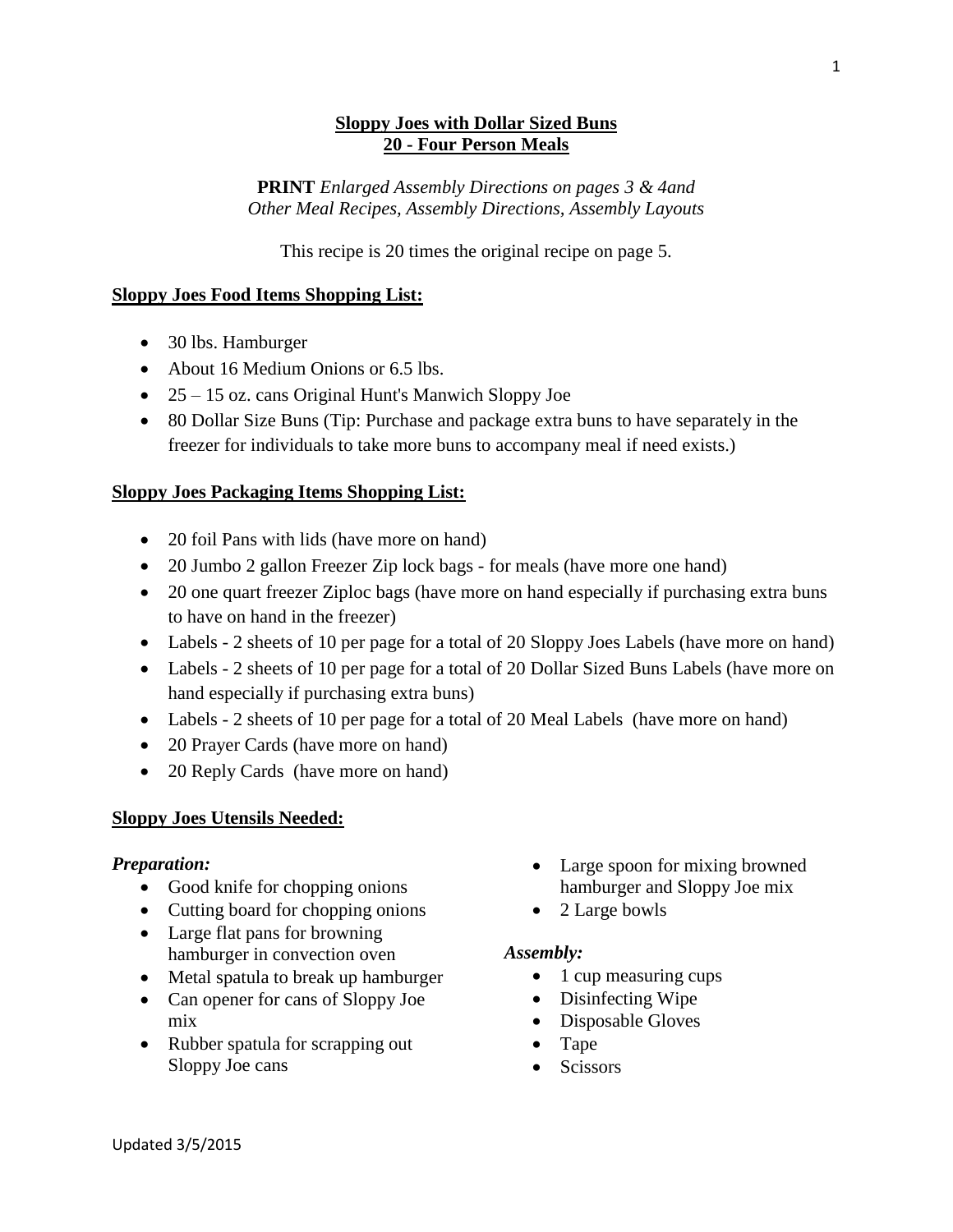#### **Sloppy Joes Kitchen Prep:**

- Meat Prep
	- o Chop Onions.
	- o Brown Hamburger with Onion. (Tip: Cook the beef and onions on 3-4 extralarge flat cookie sheets in oven or convection oven. Stir frequently breaking up beef into smaller pieces while it browns to prevent burning. We use a convection oven set to 350 degrees.)
	- o Drain Meat Juice and Fat.
	- o Transfer browned meat and onions to 2 large bowls
- Sloppy Joe Final Prep
	- o Add Manwich sauce proportionately to browned meat and onions.
	- o Stir to completely mix with browned hamburger.

#### **Sloppy Joes Assembly:**

- 1. Fill pan with 4 cups Sloppy Joe mixture.
- 2. Add lid making sure edges of pan are clean
- 3. Apply Sloppy Joes Label.

#### **Dollar Sized Buns Assembly:**

- 1. Apply Dollar Sized Buns Label to bag.
- 2. Place four dollar sized buns in a one Quart Freezer Ziploc bag.
- 3. Take air out of bag before sealing.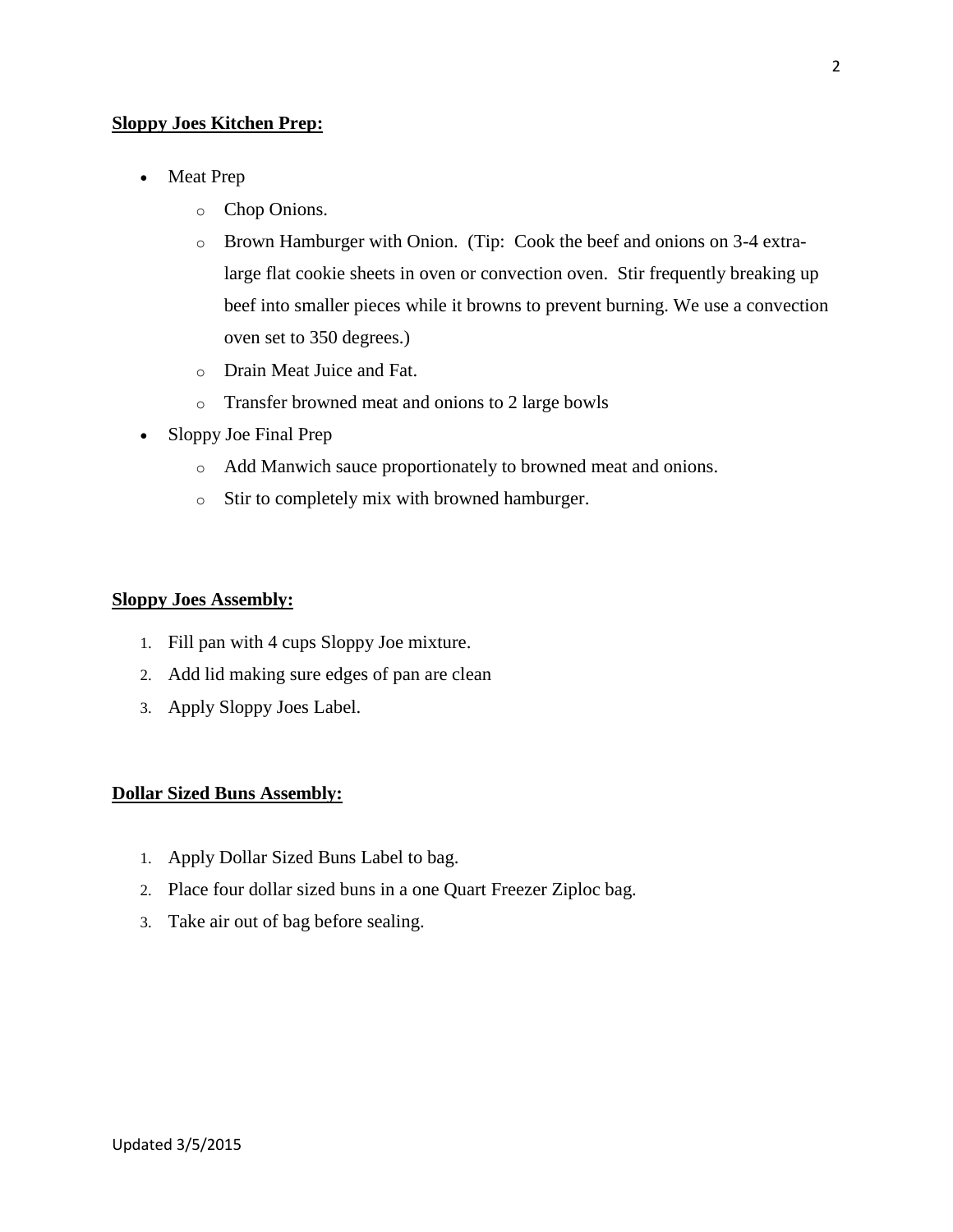# **Sloppy Joe**

1. Fill pan with 4 cups Sloppy Joe mixture

- - - - - - - - - - - - - - - - - -

2. Add lid making sure edges of pan are clean



3. Apply Sloppy Joes Label

- - - - - - - - - - - - - - - - - - $\times$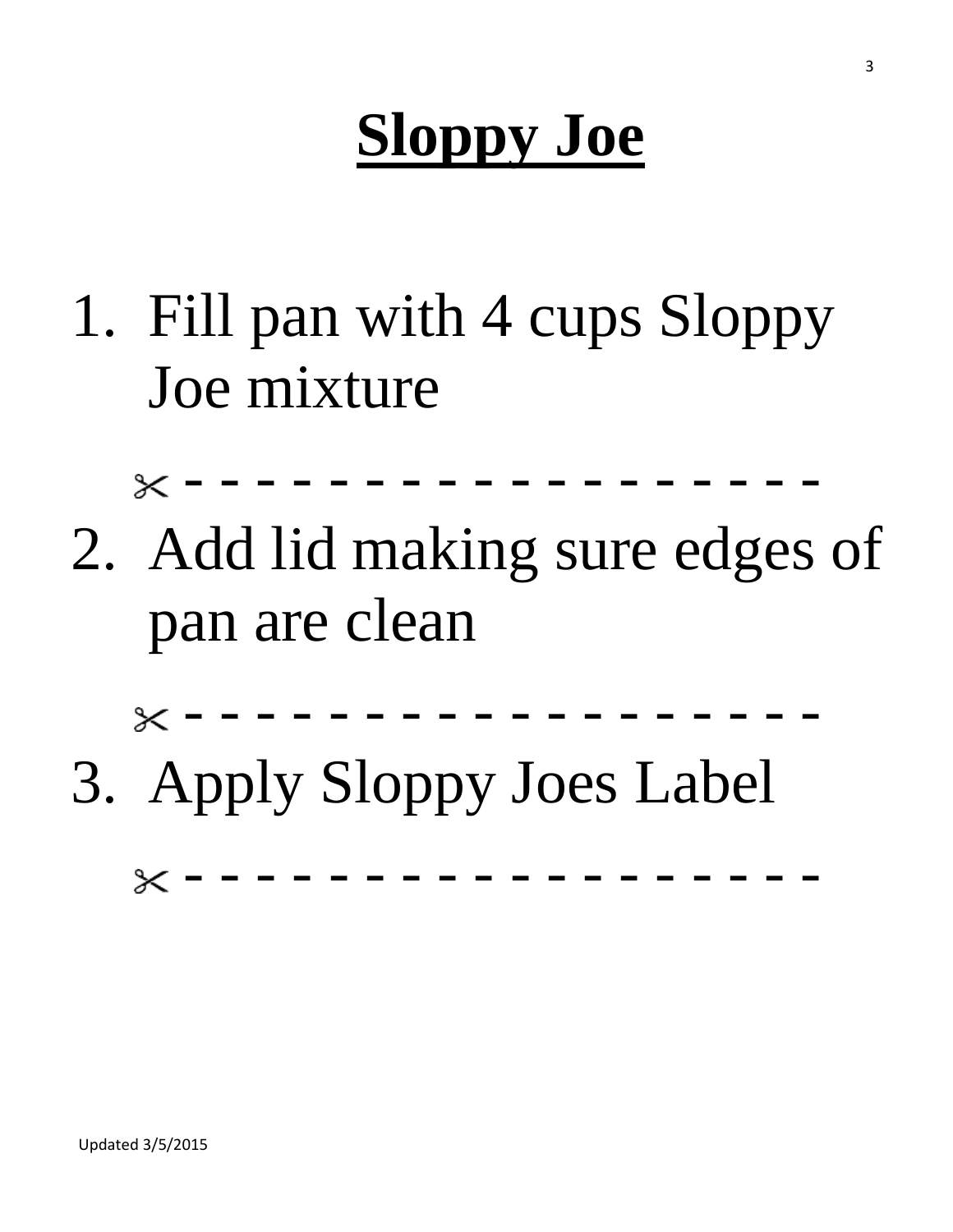# **Dollar Sized Buns**

1. Apply Dollar Sized Buns Label to bag.

- - - - - - - - - - - - - - - - - -

2. Place 4 dollar sized buns in each Quart Ziploc bag.

- - - - - - - - - - - - - - - - - -

3. Squeeze out air before sealing bag.

- - - - - - - - - - - - - - - - - -